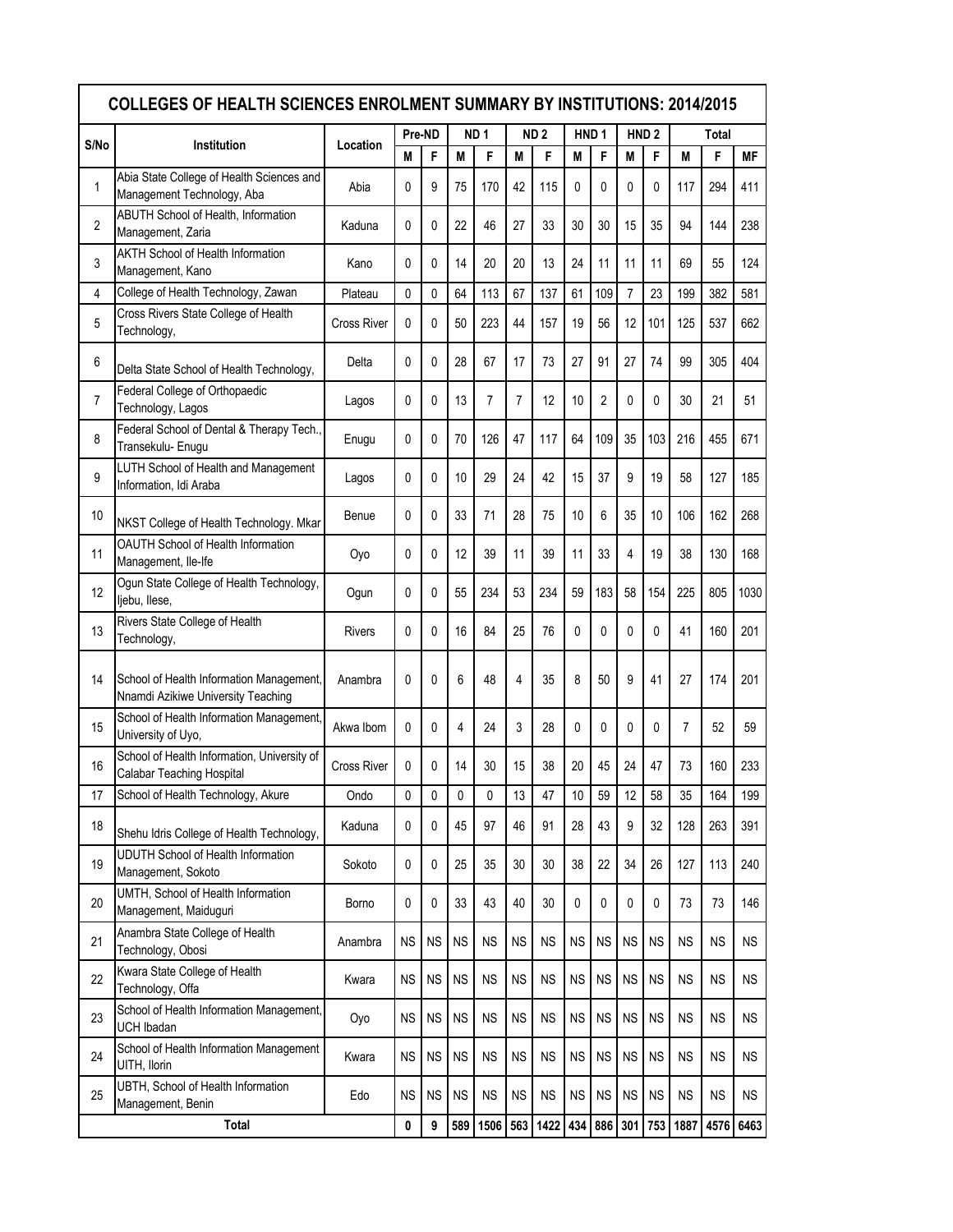|                  |                                                                                      |                |                | $ND$ 1       |                | ND <sub>2</sub> |                | HND 1    |          | HND <sub>2</sub> |     | Total |      |
|------------------|--------------------------------------------------------------------------------------|----------------|----------------|--------------|----------------|-----------------|----------------|----------|----------|------------------|-----|-------|------|
| S/N <sub>O</sub> | Institution                                                                          | Location       | M              | $\mathbf{F}$ | M              | $\mathbf F$     | M              | F        | M        | F                | M   | F     | MF   |
| $\mathbf{1}$     | Abia State College of<br>Health Sciences and<br>Management Technology                | Abia           | 55             | 88           | $\mathbf{1}$   | $\Omega$        | $\Omega$       | $\Omega$ | $\Omega$ | $\Omega$         | 56  | 88    | 144  |
| 2                | AKTH School of Health<br>Information Management,<br>Kano                             | Kano           | 20             | 13           | 13             | 9               | 11             | 11       | 11       | 8                | 55  | 41    | 96   |
| 3                | College of Health<br>Technology, Zawan                                               | Plateau        | 73             | 135          | 47             | 136             | 10             | 20       | 26       | 62               | 156 | 353   | 509  |
| $\overline{4}$   | Cross Rivers State<br>College of Health<br>Technology,                               | Cross<br>River | 19             | 84           | 1.5            | 79              | $\overline{4}$ | 43       | 19       | 39               | 57  | 245   | 302  |
| 5                | Delta State School of<br>Health Technology,                                          | Delta          | 18             | 75           | 27             | 102             | 97             | 74       | 25       | 87               | 167 | 338   | 505  |
| 6                | Federal College of<br>Orthopaedic Technology,<br>Lagos                               | Lagos          | 8              | 11           | 7              | 11              | $\Omega$       | $\Omega$ | $\Omega$ | $\Omega$         | 15  | 22    | 37   |
| 7                | Federal School of Dental<br>& Therapy Tech.,<br>Transekulu- Enugu                    | Enuqu          | 84             | 176          | 90             | 150             | 108            | 133      | 92       | 178              | 374 | 637   | 1011 |
| 8                | LUTH School of Health<br>and Management<br>Information, Idi Araba                    | Lagos          | 25             | 48           | 8              | 25              | 10             | 19       | 8        | 31               | 51  | 123   | 174  |
| 9                | NKST College of Health<br>Technology. Mkar                                           | Benue          | 30             | 57           | 37             | 49              | 35             | 10       | 35       | 10               | 137 | 126   | 263  |
| 10               | OAUTH School of Health<br>Information Management,<br>Ile-Ife                         | Oyo            | 16             | 32           | 17             | 43              | 6              | 19       | 6        | 17               | 45  | 111   | 156  |
| 11               | Ogun State College of<br>Health Technology,<br>Ijebu, Ilese,                         | Oqun           | 57             | 232          | 78             | 197             | 68             | 156      | 57       | 100              | 260 | 685   | 945  |
| 12               | Rivers State College of<br>Health Technology,                                        | Rivers         | 14             | 53           | 15             | 42              | $\Omega$       | $\Omega$ | $\Omega$ | $\Omega$         | 29  | 95    | 124  |
| 13               | School of Health<br>Information Management,<br>Nnamdi Azikiwe<br>University Teaching | Anambra        | 7              | 42           | 8              | 40              | 11             | 49       | 7        | 29               | 33  | 160   | 193  |
| 14               | School of Health<br>Information Management,<br>University of Uyo,                    | Akwa Ibom      | $\overline{2}$ | 29           | $\overline{4}$ | 27              | $\Omega$       | $\Omega$ | $\Omega$ | $\Omega$         | 6   | 56    | 62   |
| 15               | School of Health<br>Information, University<br>of Calabar Teaching<br>Hospital       | Cross<br>River | 15             | 31           | 13             | 39              | 25             | 43       | 14       | 39               | 67  | 152   | 219  |
| 16               | Shehu Idris College of<br>Health<br>Technology, Makarfi                              | Kaduna         | 51             | 89           | 70             | 92              | 28             | 47       | 19       | 35               | 168 | 263   | 431  |
| 17               | UDUTH School of Health<br>Information Management,<br>Sokoto                          | Sokoto         | 30             | 30           | 35             | 25              | 34             | 26       | 33       | 27               | 132 | 108   | 240  |
| 18               | UMTH, School of Health<br>Information Management,<br>Maiduguri                       | Borno          | 17             | 43           | 10             | 38              | $\Omega$       | 0        | 0        | 0                | 27  | 81    | 108  |

## **COLLEGES OF HEALTH SCIENCES ENROLMENT SUMMARY BY INSTITUTIONS: 2013/2014**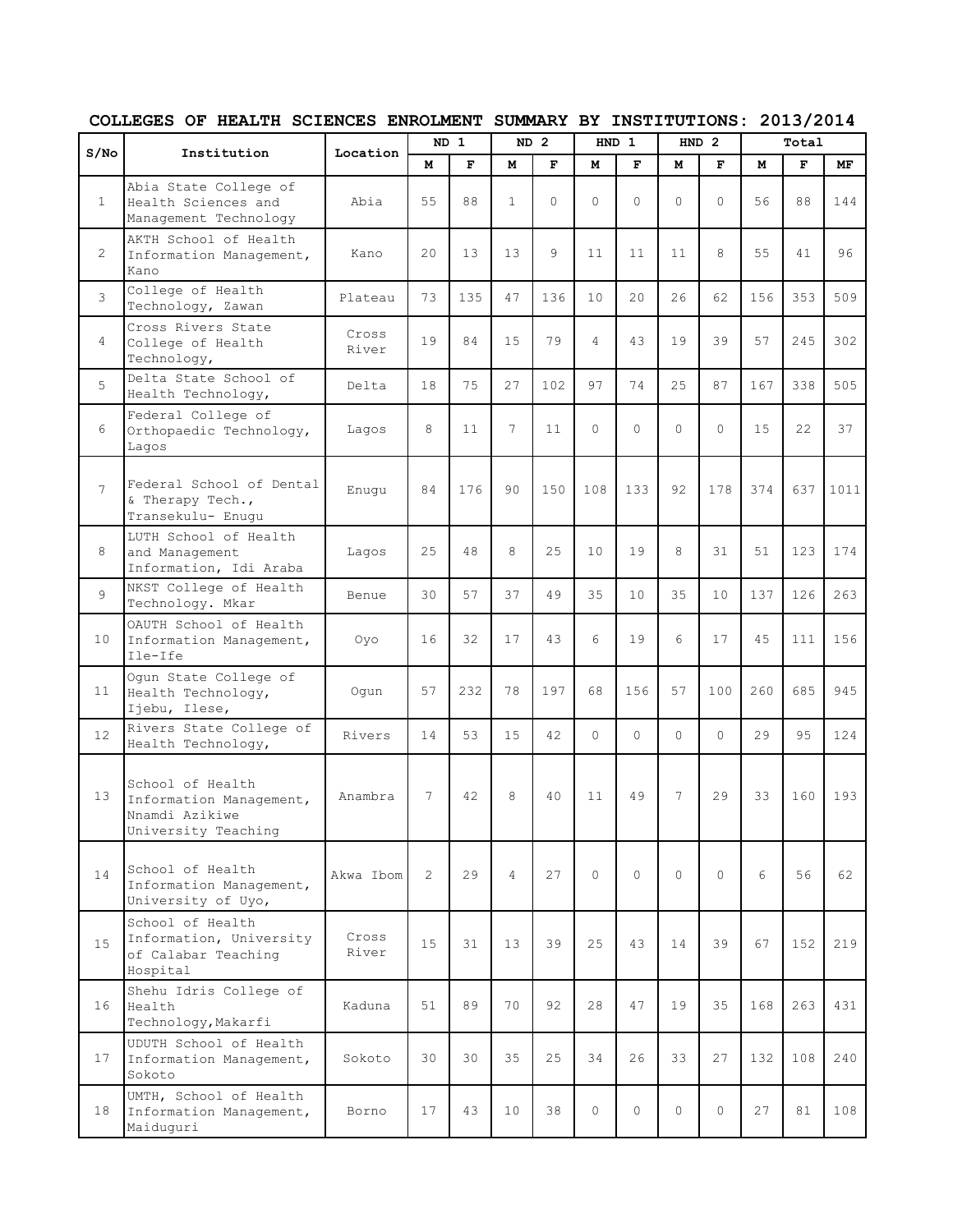| 19 | ABUTH School of Health,<br>Information Management,<br>Zaria | Kaduna  | NS.       | NS.       | ΝS  | NS.       | NS.       | N.S       | NS.       | NS  | N.S       | <b>NS</b> | <b>NS</b> |
|----|-------------------------------------------------------------|---------|-----------|-----------|-----|-----------|-----------|-----------|-----------|-----|-----------|-----------|-----------|
| 20 | Anambra State College of<br>Health Technology, Obosi        | Anambra | NS.       | NS.       | ΝS  | <b>NS</b> | NS.       | ΝS        | NS.       | ΝS  | <b>NS</b> | <b>NS</b> | ΝS        |
| 21 | Kwara State College of<br>Health Technology, Offa           | Kwara   | <b>NS</b> | NS.       | ΝS  | NS.       | <b>NS</b> | ΝS        | NS.       | ΝS  | <b>NS</b> | <b>NS</b> | <b>NS</b> |
| 22 | School of Health<br>Information Management,<br>UCH Ibadan   | Oyo     | <b>NS</b> | N.S       | N.S | N.S       | N.S.      | N.S       | N.S       | N.S | N.S       | <b>NS</b> | <b>NS</b> |
| 23 | School of Health<br>Information Management<br>UITH, Ilorin  | Kwara   | <b>NS</b> | <b>NS</b> | ΝS  | N.S       | N.S.      | <b>NS</b> | <b>NS</b> | ΝS  | <b>NS</b> | <b>NS</b> | <b>NS</b> |
| 24 | School of Health<br>Technology, Akure                       | Ondo    | <b>NS</b> | <b>NS</b> | ΝS  | NS.       | <b>NS</b> | NS.       | <b>NS</b> | ΝS  | NS.       | ΝS        | ΝS        |
| 25 | UBTH, School of Health<br>Information Management,<br>Benin  | Edo     | <b>NS</b> | <b>NS</b> | ΝS  | <b>NS</b> | <b>NS</b> | ΝS        | NS.       | ΝS  | <b>NS</b> | <b>NS</b> | <b>NS</b> |
|    | Total                                                       |         | 541       | 1268      | 495 | 1104      | 447       | 650       | 352       | 662 | 1835      |           | 3684 5519 |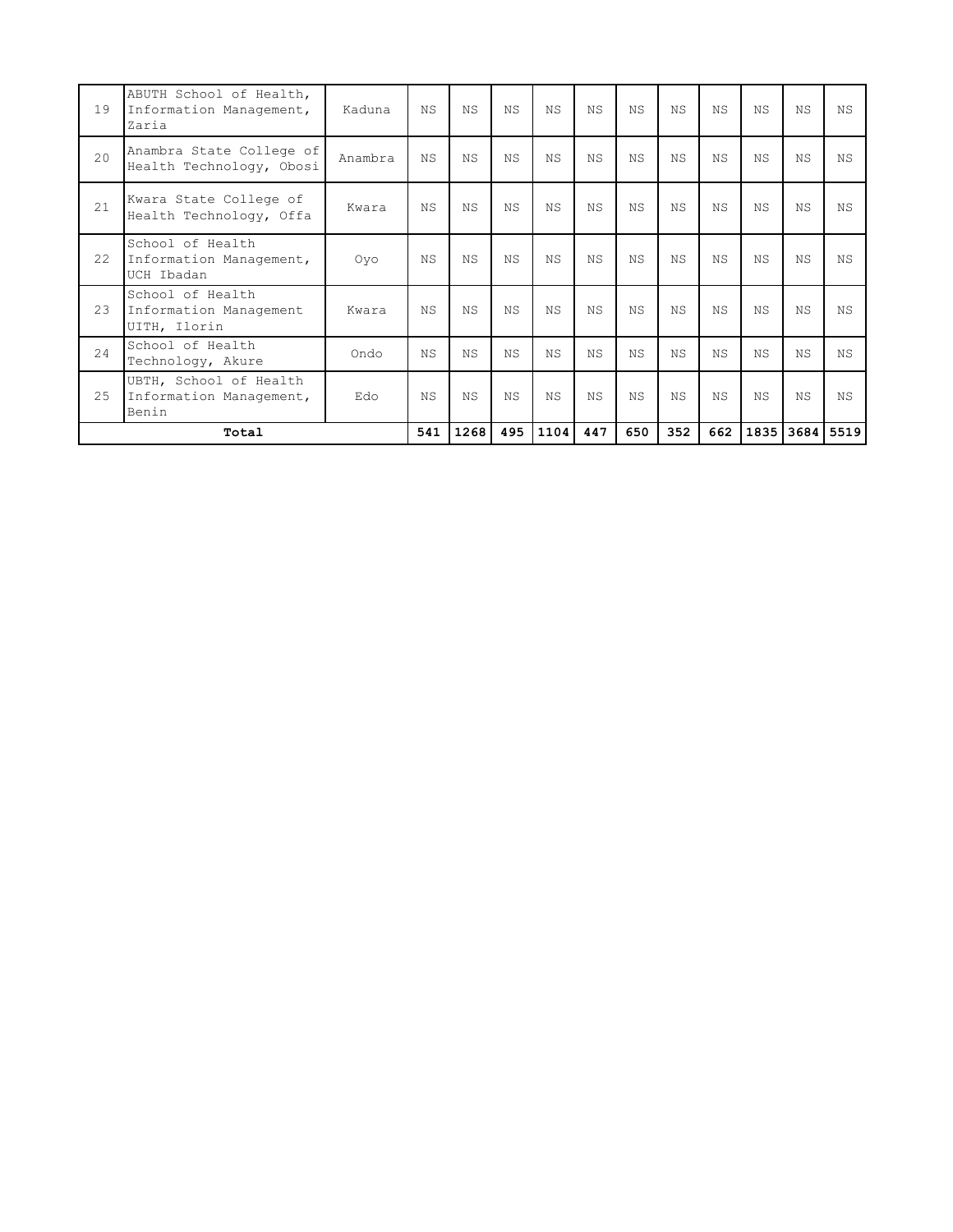|                | COLLEGES OF HEALTH SCIENCES ENROLMENT SUMMARY BY INSTITUTIONS:<br>2012/2013<br>ND <sub>1</sub><br>ND <sub>2</sub><br>HND <sub>1</sub><br>HND <sub>2</sub><br>Total |             |                |             |                |           |                |              |                |              |           |             |     |  |  |
|----------------|--------------------------------------------------------------------------------------------------------------------------------------------------------------------|-------------|----------------|-------------|----------------|-----------|----------------|--------------|----------------|--------------|-----------|-------------|-----|--|--|
|                |                                                                                                                                                                    |             |                |             |                |           |                |              |                |              |           |             |     |  |  |
| S/No           |                                                                                                                                                                    | Location    |                |             |                |           |                |              |                |              |           |             |     |  |  |
|                | Institution                                                                                                                                                        |             | M              | $\mathbf F$ | M              | F         | м              | $\mathbf F$  | M              | F            | M         | $\mathbf F$ | MF  |  |  |
| $\mathbf{1}$   | Abia State College of Health<br>Sciences and Management<br>Technology                                                                                              | Abia        | 26             | 103         | 35             | 134       | $\mathbf{0}$   | $\mathbf{O}$ | $\overline{0}$ | $\mathbf{0}$ | 61        | 237         | 298 |  |  |
| 2              | ABUTH School of Health,<br>Information Management,<br>Zaria                                                                                                        | Kaduna      | 14             | 35          | 21             | 35        | 8              | 22           | $\overline{4}$ | 17           | 47        | 109         | 156 |  |  |
| 3              | <b>AKTH School of Health</b><br>Information Management,<br>Kano                                                                                                    | Kano        | 13             | 5           | 8              | 5         | 24             | 3            | 16             | 10           | 61        | 23          | 84  |  |  |
| $\overline{4}$ | College of Health Technology,<br>Zawan                                                                                                                             | Plateau     | 45             | 141         | 48             | 124       | 29             | 59           | 34             | 38           | 156       | 362         | 518 |  |  |
| 5              | Cross Rivers State College of<br>Health Technology,                                                                                                                | Cross River | $\overline{7}$ | 71          | 10             | 77        | 5              | 35           | $\overline{4}$ | 17           | 26        | 200         | 226 |  |  |
| 6              | Delta State School of Health<br>Technology,                                                                                                                        | Delta       | 29             | 104         | 33             | 102       | 25             | 87           | 22             | 82           | 109       | 375         | 484 |  |  |
| $\overline{7}$ | Federal College of Orthopaedic<br>Technology, Lagos                                                                                                                | Lagos       | 6              | 12          | $\tau$         | 11        | $\Omega$       | $\Omega$     | $\overline{0}$ | $\Omega$     | 13        | 23          | 36  |  |  |
| 8              | Federal School of Dental &<br>Therapy Tech., Transekulu-<br>Enugu                                                                                                  | Enugu       | 94             | 146         | 86             | 155       | 87             | 156          | 99             | 128          | 366       | 585         | 951 |  |  |
| 9              | LUTH School of Health and<br>Management Information, Idi<br>Araba                                                                                                  | Lagos       | 10             | 39          | 14             | 49        | 13             | 34           | 9              | 17           | 46        | 139         | 185 |  |  |
| 10             | NKST College of Health<br>Technology. Mkar                                                                                                                         | Benue       | 39             | 49          | 29             | 49        | $\Omega$       | $\Omega$     | $\Omega$       | $\Omega$     | 68        | 98          | 166 |  |  |
| 11             | OAUTH School of Health<br>Information Management, Ile-<br>Ife                                                                                                      | Oyo         | 14             | 34          | 12             | 26        | $\overline{7}$ | 18           | $\overline{4}$ | 11           | 37        | 89          | 126 |  |  |
| 12             | Ogun State College of Health<br>Technology, Ijebu, Ilese,                                                                                                          | Ogun        | 66             | 155         | 60             | 154       | 60             | 128          | 49             | 106          | 235       | 543         | 778 |  |  |
| 13             | Rivers State College of Health<br>Technology,                                                                                                                      | Rivers      | 9              | 20          | 14             | 53        | $\Omega$       | $\mathbf{0}$ | $\Omega$       | 0            | 23        | 73          | 96  |  |  |
| 14             | School of Health Information,<br>University of Calabar Teaching<br>Hospital                                                                                        | Cross River | 15             | 32          | 8              | 30        | 12             | 36           | 11             | 33           | 46        | 131         | 177 |  |  |
| 15             | School of Health Technology,<br>Akure                                                                                                                              | Ondo        | 10             | 50          | 12             | 48        | 16             | 56           | 17             | 59           | 55        | 213         | 268 |  |  |
| 16             | Shehu Idris College of Health<br>Technology,                                                                                                                       | Kaduna      | 66             | 74          | 35             | 95        | 22             | 41           | 20             | 42           | 143       | 252         | 395 |  |  |
| 17             | UBTH, School of Health<br>Information Management,<br>Benin                                                                                                         | Edo         | $\overline{7}$ | 22          | $\overline{7}$ | 41        | $\mathbf{0}$   | $\mathbf{0}$ | $\mathbf{0}$   | $\mathbf{0}$ | 14        | 63          | 77  |  |  |
| 18             | <b>UDUTH School of Health</b><br>Information Management,<br>Sokoto                                                                                                 | Sokoto      | 35             | 25          | 28             | 32        | 33             | 27           | 36             | 24           | 132       | 108         | 240 |  |  |
| 19             | <b>UMTH, School of Health</b><br>Information Management,<br>Maiduguri                                                                                              | Borno       | 13             | 24          | 11             | 23        | $\mathbf{0}$   | $\mathbf{0}$ | 0              | $\mathbf{0}$ | 24        | 47          | 71  |  |  |
| 20             | Anambra State College of<br>Health Technology, Obosi                                                                                                               | Anambra     | <b>NS</b>      | <b>NS</b>   | <b>NS</b>      | <b>NS</b> | <b>NS</b>      | <b>NS</b>    | <b>NS</b>      | <b>NS</b>    | <b>NS</b> | <b>NS</b>   | NS  |  |  |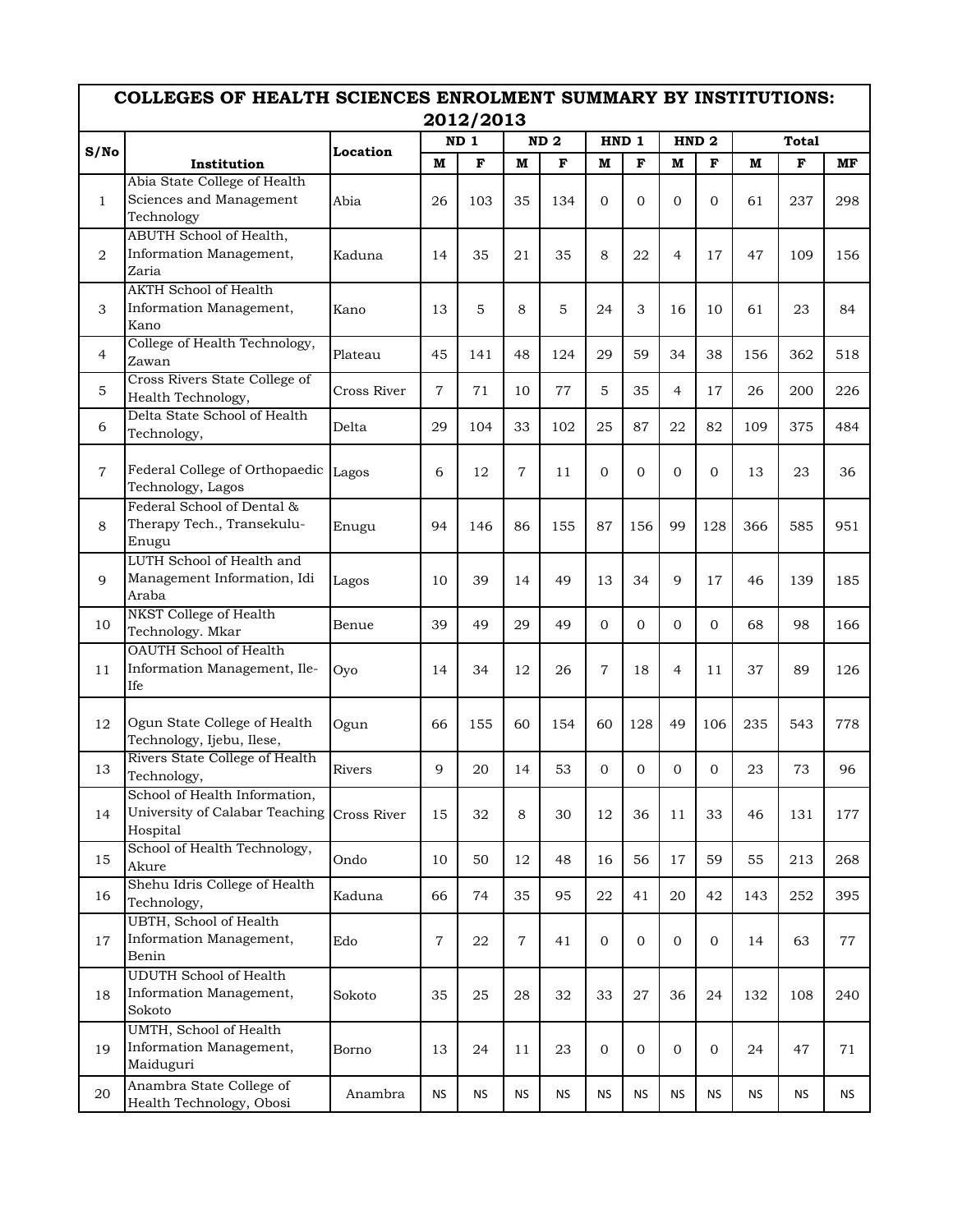| 21    | Kwara State College of Health<br>Technology, Offa                                 | Kwara     | <b>NS</b> | <b>NS</b> | <b>NS</b> | <b>NS</b> | <b>NS</b> | <b>NS</b> | <b>NS</b> | <b>NS</b> | <b>NS</b> | <b>NS</b> | <b>NS</b> |
|-------|-----------------------------------------------------------------------------------|-----------|-----------|-----------|-----------|-----------|-----------|-----------|-----------|-----------|-----------|-----------|-----------|
| 22    | School of Health Information<br>Management, Nnamdi Azikiwe<br>University Teaching | Anambra   | <b>NS</b> | <b>NS</b> | <b>NS</b> | <b>NS</b> | <b>NS</b> | <b>NS</b> | <b>NS</b> | <b>NS</b> | <b>NS</b> | <b>NS</b> | <b>NS</b> |
| 23    | School of Health Information<br>Management, University of<br>Uyo,                 | Akwa Ibom | <b>NS</b> | <b>NS</b> | <b>NS</b> | <b>NS</b> | <b>NS</b> | <b>NS</b> | <b>NS</b> | <b>NS</b> | <b>NS</b> | <b>NS</b> | <b>NS</b> |
| 24    | School of Health Information<br>Management UITH, Ilorin                           | Kwara     | <b>NS</b> | <b>NS</b> | <b>NS</b> | <b>NS</b> | <b>NS</b> | <b>NS</b> | <b>NS</b> | <b>NS</b> | <b>NS</b> | <b>NS</b> | <b>NS</b> |
| Total |                                                                                   |           | 518       | 1141      | 478       | 1243 341  |           | 702 l     | 325       | 584       | 1662      | 3670      | 5332      |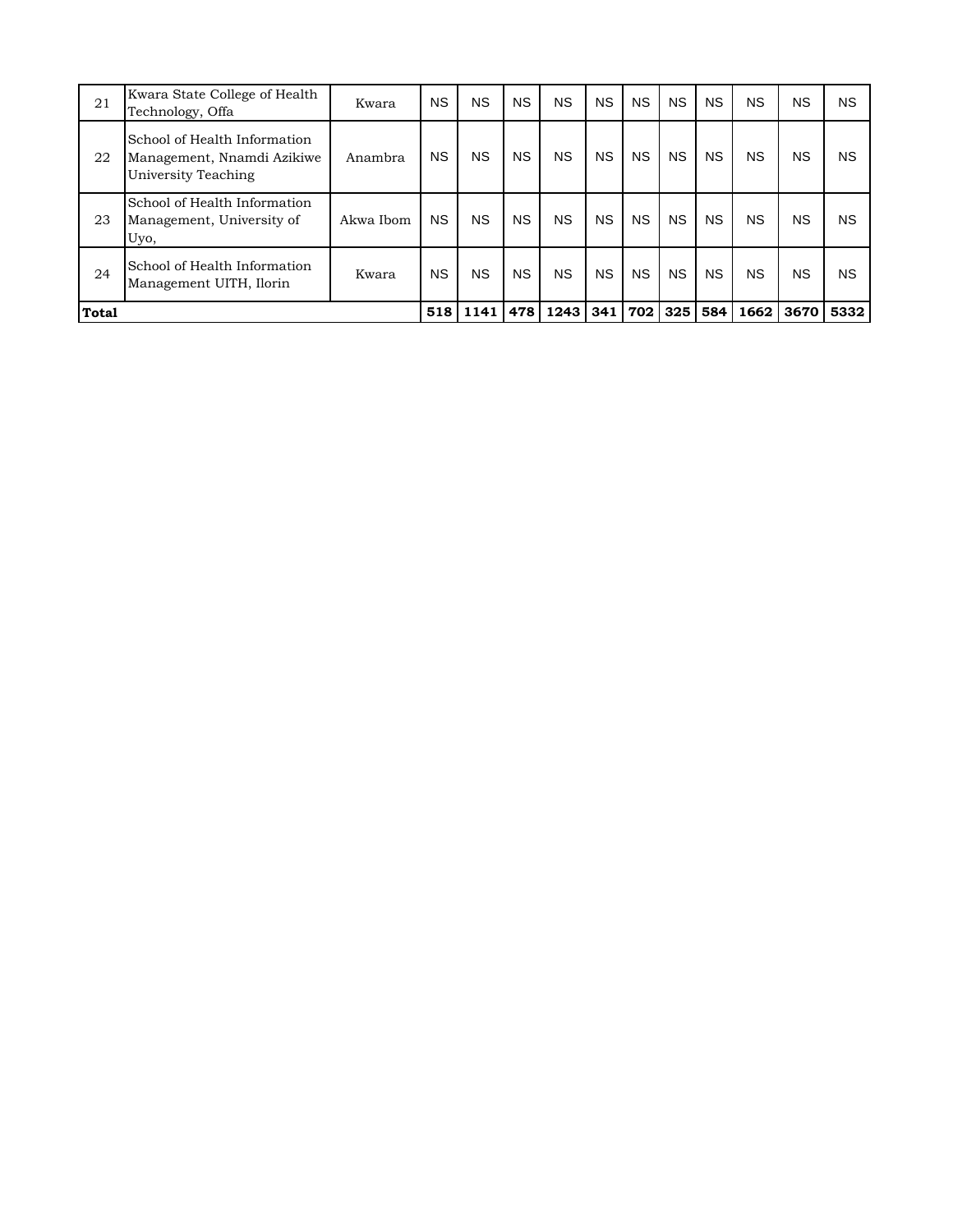| S/No           |                                                                              |                    |           | ND <sub>1</sub> |                | ND <sub>2</sub> |                      | HND <sub>1</sub> |           | HND <sub>2</sub> |           | Total     |     |
|----------------|------------------------------------------------------------------------------|--------------------|-----------|-----------------|----------------|-----------------|----------------------|------------------|-----------|------------------|-----------|-----------|-----|
|                | <b>Institution</b>                                                           | Location           | M         | F               | M              | F               | M                    | F                | M         | F                | М         | F.        | MF  |
| 1              | Abia State College of Health<br><b>Sciences and Management</b><br>Technology | Abia               | 35        | 134             | 14             | 77              | 0                    | 0                | 0         | 0                | 49        | 211       | 260 |
| 2              | ABUTH School of Health,<br><b>Information Management, Zaria</b>              | Kaduna             | 18        | 21              | 17             | 27              | 11                   | 25               | 12        | 23               | 58        | 96        | 154 |
| 3              | AKTH School of Health Information<br>Management, Kano                        | Kano               | 13        | 9               | 18             | 10              | 11                   | 8                | 24        | 3                | 66        | 30        | 96  |
| 4              | College of Health Technology,<br>Zawan                                       | Plateau            | 44        | 124             | 40             | 128             | 22                   | 38               | 22        | 34               | 128       | 324       | 452 |
| 5              | Federal College of Orthopaedic<br>Technology, Lagos                          | Lagos              | 6         | 12              | 10             | 7               | 0                    | 0                | 0         | 0                | 16        | 19        | 35  |
| 6              | Federal School of Dental & Therapy<br>Tech., Transekulu- Enugu               | Enugu              | 86        | 155             | 87             | 156             | 99                   | 128              | 90        | 116              | 362       | 555       | 917 |
| $\overline{7}$ | Kwara State College of Health<br>Technology, Offa                            | Kwara              | 61        | 135             | 38             | 112             | $\overline{2}$       | 8                | 1         | 6                | 102       | 261       | 363 |
| 8              | LUTH School of Health and<br>Management Information, Idi<br>Araba            | Lagos              | 14        | 28              | 5              | 20              | 12                   | 19               | 5         | 15               | 36        | 82        | 118 |
| 9              | <b>NKST College of Health</b><br>Technology. Mkar                            | Benue              | 27        | 67              | 18             | 41              | 0                    | 0                | $\Omega$  | 0                | 45        | 108       | 153 |
| 10             | OAUTH School of Health<br>Information Management, Ile-Ife                    | Oyo                | 13        | 23              |                | 8               | 4                    | 11               | 10        | 24               | 27        | 66        | 93  |
| 11             | Ogun State College of Health<br>Technology, Ijebu, Ilese,                    | Ogun               | 56        | 216             | 61             | 219             | 20                   | 52               | 15        | 57               | 152       | 544       | 696 |
| 12             | School of Health Information,<br>University of Calabar Teaching<br>Hospital  | <b>Cross River</b> | 14        | 26              | $\overline{7}$ | 30              | 13                   | 31               | 10        | 41               | 44        | 128       | 172 |
| 13             | School of Health Technology,<br>Akure                                        | Ondo               | 12        | 48              | 16             | 44              | 16                   | 60               | 16        | 59               | 60        | 211       | 271 |
| 14             | Shehu Idris College of Health<br>Technology,                                 | Kaduna             | 35        | 102             | 48             | 67              | 28                   | 54               | 22        | 45               | 133       | 268       | 401 |
| 15             | <b>UDUTH School of Health</b><br>Information Management, Sokoto              | Sokoto             | 28        | 32              | 25             | 35              | 36                   | 24               | 40        | 20               | 129       | 111       | 240 |
| 16             | UMTH, School of Health<br>Information Management,<br>Maiduguri               | Borno              | 10        | 15              | 13             | 10              | 0                    | 0                | 0         | 0                | 23        | 25        | 48  |
| 17             | Cross Rivers State College of<br>Health Technology, Calabar                  | Cross River        | <b>NS</b> | <b>NS</b>       | <b>NS</b>      | <b>NS</b>       | <b>NS</b>            | <b>NS</b>        | <b>NS</b> | <b>NS</b>        | <b>NS</b> | <b>NS</b> | NS. |
| 18             | Delta State School of Health<br>Technology, Ughelli                          | Delta              | <b>NS</b> | <b>NS</b>       | <b>NS</b>      | <b>NS</b>       | <b>NS</b>            | <b>NS</b>        | <b>NS</b> | <b>NS</b>        | <b>NS</b> | <b>NS</b> | NS. |
| 19             | Rivers State College of Health<br>Technology, Port Harcourt                  | Rivers             | <b>NS</b> | <b>NS</b>       | <b>NS</b>      | <b>NS</b>       | $\mathsf{NS}\xspace$ | <b>NS</b>        | <b>NS</b> | <b>NS</b>        | <b>NS</b> | <b>NS</b> | NS. |

## **COLLEGES OF HEALTH SCIENCES ENROLMENT SUMMARY BY INSTITUTIONS: 2011/2012**